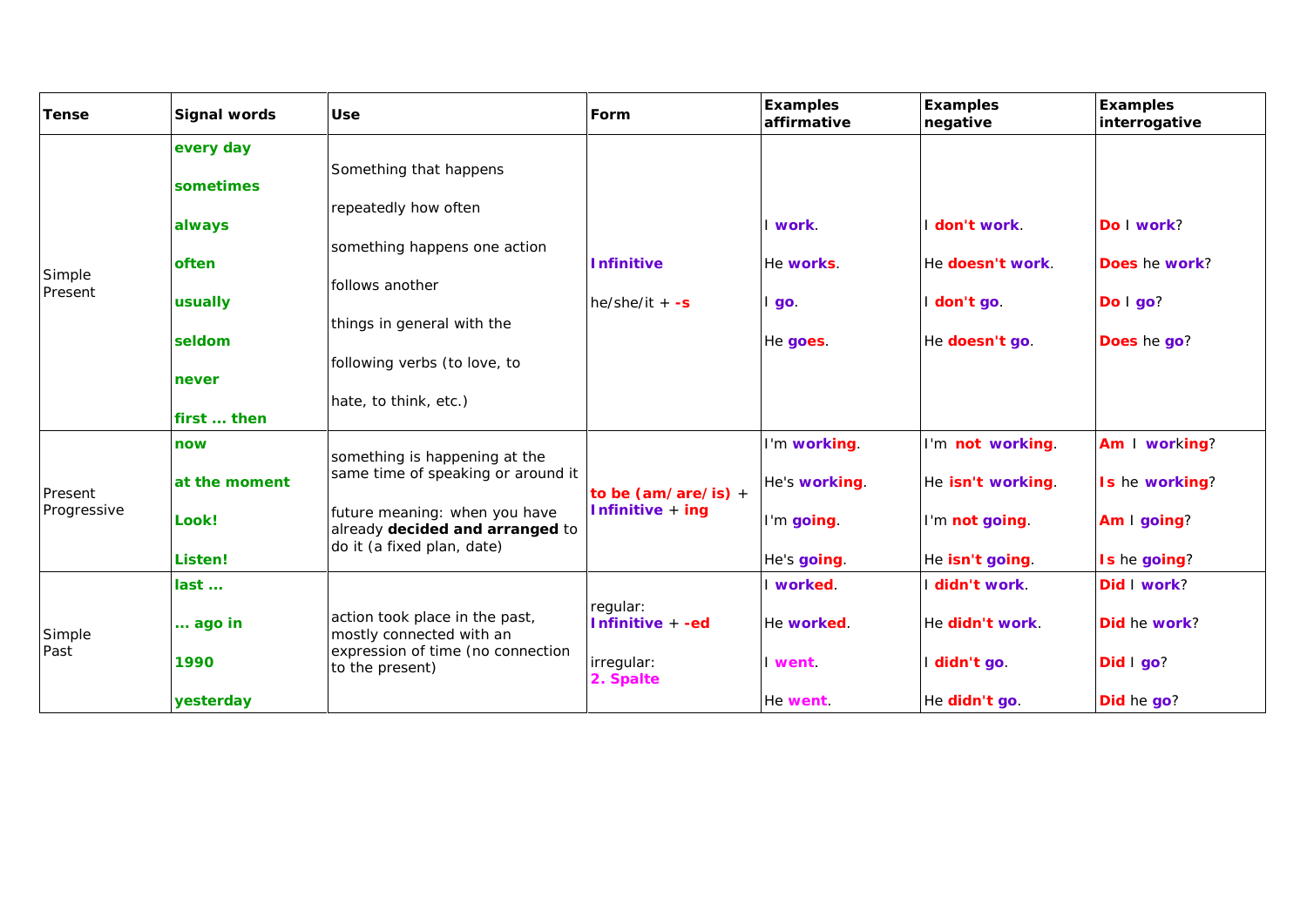| Past<br>Progressive                   | while<br>or not                                                                           | an action happened in the middle<br>of another action.<br>Someone was doing something at<br>a certain time (in the past) - you<br>don't know whether it was finished    | $was/were +$<br>Infinitive + -ing                                                                            | I was working.<br>He was working.                                                                 | I wasn't working.<br>He wasn't working.                                                                                          | Was I working?<br>Was he working?                                           |
|---------------------------------------|-------------------------------------------------------------------------------------------|-------------------------------------------------------------------------------------------------------------------------------------------------------------------------|--------------------------------------------------------------------------------------------------------------|---------------------------------------------------------------------------------------------------|----------------------------------------------------------------------------------------------------------------------------------|-----------------------------------------------------------------------------|
|                                       |                                                                                           |                                                                                                                                                                         |                                                                                                              | I was going.<br>He was going.                                                                     | I wasn'tgoing.<br>He wasn't going.                                                                                               | Was I going?<br>Was he going?                                               |
| Simple<br>Present<br>Perfect          | just yet<br>never<br>ever<br>already<br>so far,<br>up to now,<br>since<br>for<br>recently | you say that sth. has happened or<br>is finished in the past and it has a<br>connection to the present<br>action started in the past and<br>continues up to the present | $have/has + past$<br>participle*<br>*(infinitive $+ -ed$ ) or<br>(3rd column of table<br>of irregular verbs) | I have worked.<br>He has worked.<br>I have gone<br>He has gone.                                   | I haven't worked.<br>He hasn't worked.<br>I haven't gone.<br>He hasn't gone.                                                     | Have I worked?<br>Has he worked?<br>Have I gone?<br>Has he gone?            |
| <b>Present Perfect</b><br>Progressive | all day<br>the whole day<br>how long<br>since<br>for                                      | action began in the past and has<br>just stopped<br>how long the action has been<br>happening<br>emphasis: length of time of an<br>action                               | have/has + been +<br>Infinitive + -ing                                                                       | I have been<br>working.<br>He has been<br>working.<br>I have been going.<br>He has been<br>going. | I haven't been<br>working.<br>He hasn't been<br>working.<br>I haven't been going. Have I been going?<br>He hasn't been<br>going. | Have I been<br>working?<br>Has he been<br>working?<br>Has he been<br>going? |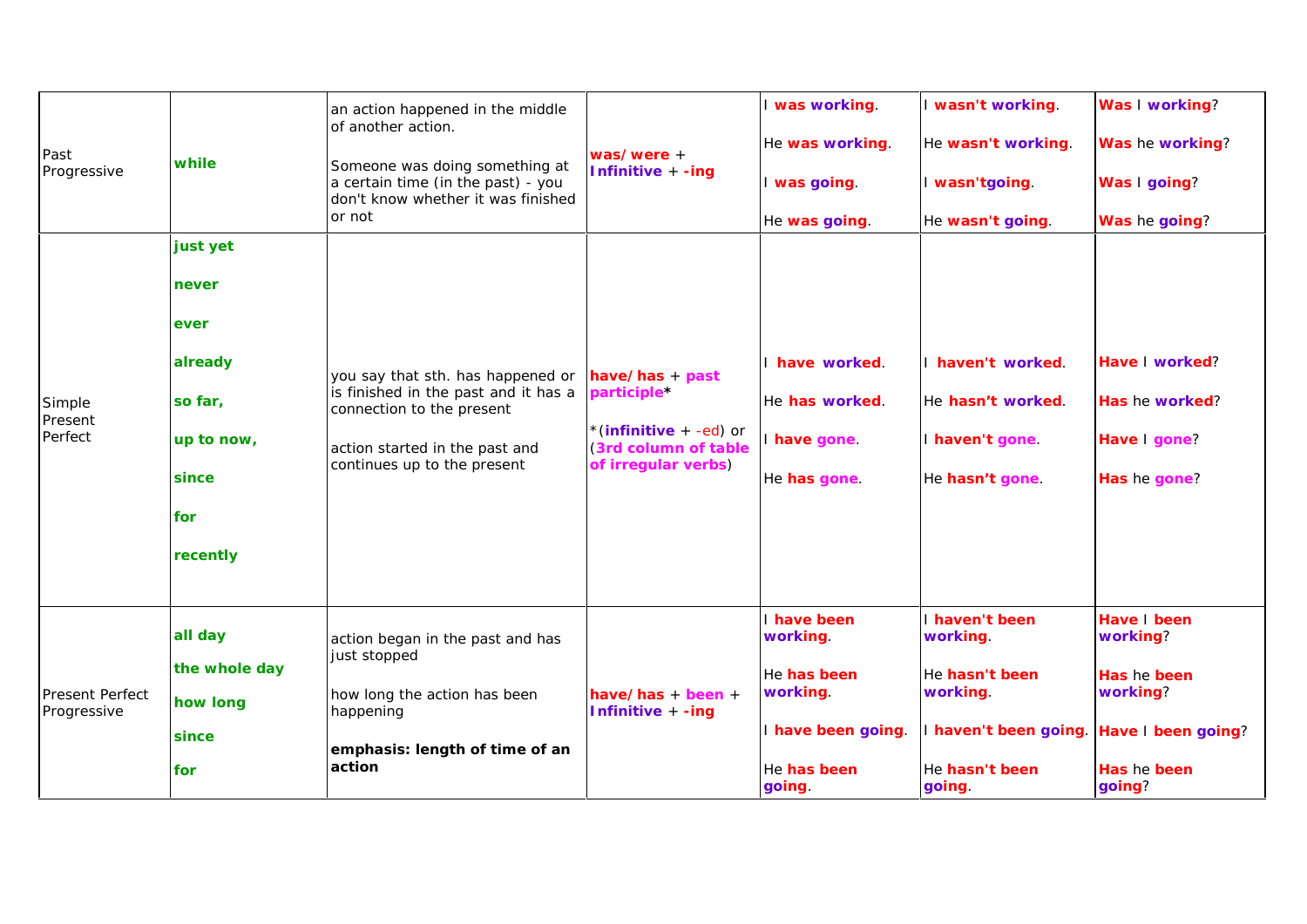| Simple Past<br>Perfect      | already<br>just<br>never | mostly when two actions in a story<br>are related to each other: the<br>action which had already happened<br>is put into past perfect, the other<br>action into simple past<br>the past of the Present Perfect       | $had + past$<br>participle*<br>*(infinitive + -ed) or<br>(3rd column of table<br>of irregular verbs) | I had<br>worked.<br>He had<br>worked.<br>I had gone. | I hadn't<br>worked.<br>He hadn't<br>worked.<br>I hadn't gone. | Had I<br>worked?<br>Had he<br>worked?<br>Had I gone? |
|-----------------------------|--------------------------|----------------------------------------------------------------------------------------------------------------------------------------------------------------------------------------------------------------------|------------------------------------------------------------------------------------------------------|------------------------------------------------------|---------------------------------------------------------------|------------------------------------------------------|
|                             |                          |                                                                                                                                                                                                                      |                                                                                                      | He had gone.                                         | He hadn't gone.                                               | Had he gone?                                         |
| Past Perfect<br>Progressive |                          | how long something had been<br>happening before something else<br>happened                                                                                                                                           | had + been $+$<br>Infinitive + ing                                                                   | I had been<br>working.                               | I hadn't been<br>working.                                     | Had I been<br>working?                               |
|                             | how long<br>since        |                                                                                                                                                                                                                      |                                                                                                      | He had been<br>working.                              | He hadn't been<br>working.                                    | Had he been<br>working?                              |
|                             | for                      |                                                                                                                                                                                                                      |                                                                                                      | I had been going.                                    | I hadn't been going.                                          | Had I been going?                                    |
|                             |                          |                                                                                                                                                                                                                      |                                                                                                      | He had been<br>going.                                | He hadn't been<br>going.                                      | Had he been<br>going?                                |
|                             |                          | predictions about the future (you<br>think that sth will happen)<br>you decide to do sth. spontaneously will + Infinitive<br>at the time of speaking, you<br>haven't made a main clause in type<br>of the if clauses |                                                                                                      | I'll work.                                           | I won't work.                                                 | Will I work?                                         |
| will - future               |                          |                                                                                                                                                                                                                      |                                                                                                      | He'll work.                                          | He won't work.                                                | Will he work?                                        |
|                             |                          |                                                                                                                                                                                                                      |                                                                                                      | I'll go.                                             | I won't go.                                                   | Will I go?                                           |
|                             |                          |                                                                                                                                                                                                                      |                                                                                                      | He'll go.                                            | He won't go.                                                  | Will he go?                                          |
| going to - future           |                          | when you have already decided to<br>do sth. in the future<br>what you think what will happen                                                                                                                         | be $(am/are/is) +$<br>going to + Infinitive                                                          | I'm going to<br>work.                                | I'm not going to<br>work.                                     | Am I going to<br>work?                               |
|                             |                          |                                                                                                                                                                                                                      |                                                                                                      | He's going to<br>work.                               | He's not going to<br>work.                                    | Is he going to<br>work?                              |
|                             |                          |                                                                                                                                                                                                                      |                                                                                                      | I'm going to go.                                     | I'm not going to go.                                          | Am I going to go?                                    |
|                             |                          |                                                                                                                                                                                                                      |                                                                                                      | He's going to go.                                    | He's not going to go.                                         | Is he going to go?                                   |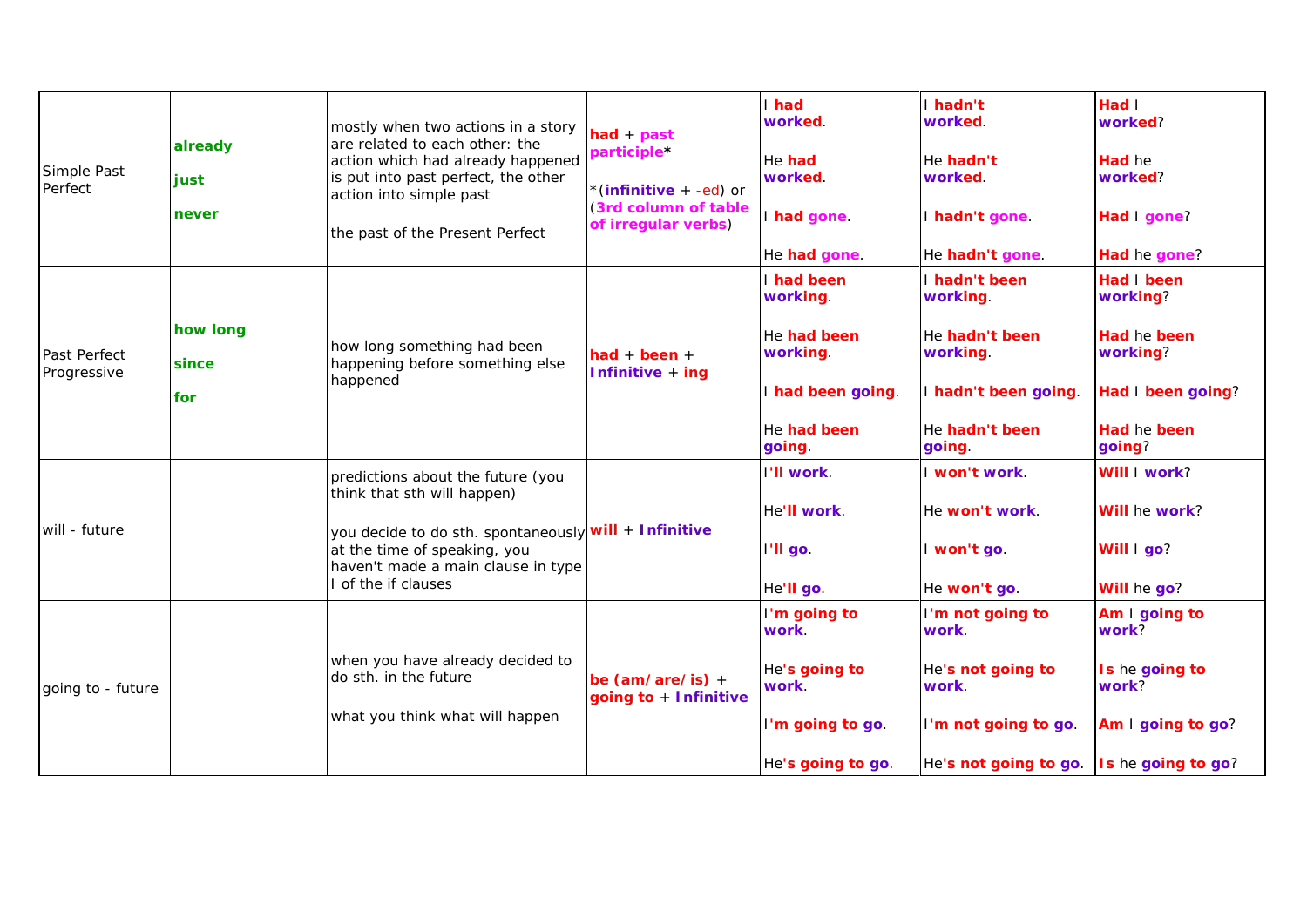|                                 | An action will be in progress at a                                               | will + $be +$ Infinitive<br>$+$ ing                                       | I'll be working.            | I won't be working.            | Will I be working?            |
|---------------------------------|----------------------------------------------------------------------------------|---------------------------------------------------------------------------|-----------------------------|--------------------------------|-------------------------------|
| Future                          | certain time in the future. This<br>action has begun before the certain<br>time. |                                                                           | He'll be working.           | He won't be working.           | Will he be working?           |
| Progressive                     | Something happens because it                                                     |                                                                           | I'll be going.              | I won't be going.              | Will I be going?              |
|                                 | normally happens.                                                                |                                                                           | He'll be going.             | He won't be going.             | Will he be going?             |
|                                 |                                                                                  |                                                                           | I'll have worked.           | I won't have worked.           | Will I have worked?           |
| <b>Future Perfect</b><br>Simple | sth. will already have happened                                                  | will + have + past<br>participle*                                         | He'll have<br>worked.       | He won't have<br>worked.       | Will he have<br>worked?       |
|                                 | before a certain time in the future                                              | *(infinitive $+ -ed$ ) or<br>(3rd column of table)<br>of irregular verbs) | I'll have gone.             | I won't have gone.             | Will I have gone?             |
|                                 |                                                                                  |                                                                           | He'll have gone.            | He won't have gone.            | Will he have gone?            |
|                                 |                                                                                  | will + have + been +<br>Infinitive + ing                                  | I'll have been<br>working.  | I won't have been<br>working.  | Will I have been<br>working?  |
| Future<br>Perfect               | sth. will already have happened<br>before a certain time in the future           |                                                                           | He'll have been<br>working. | He won't have been<br>working. | Will he have been<br>working? |
| Progressive                     | emphasis: length of time of an<br>action                                         |                                                                           | I'll have been<br>going.    | I won't have been<br>going.    | Will I have been<br>working?  |
|                                 |                                                                                  |                                                                           | He'll have been<br>going.   | He won't have been<br>going.   | Will he have been<br>working? |
|                                 |                                                                                  |                                                                           | I would work.               | I wouldn't work.               | Would I work?                 |
| Conditional                     | sth. that might happen                                                           |                                                                           | He would work.              | He wouldn't work.              | Would he work?                |
| Simple                          | main clause in type II of the if<br>clauses                                      | would + Infinitive                                                        | I would go.                 | I wouldn't go.                 | Would I work?                 |
|                                 |                                                                                  |                                                                           | He would go.                | He wouldn't go.                | Would he work?                |